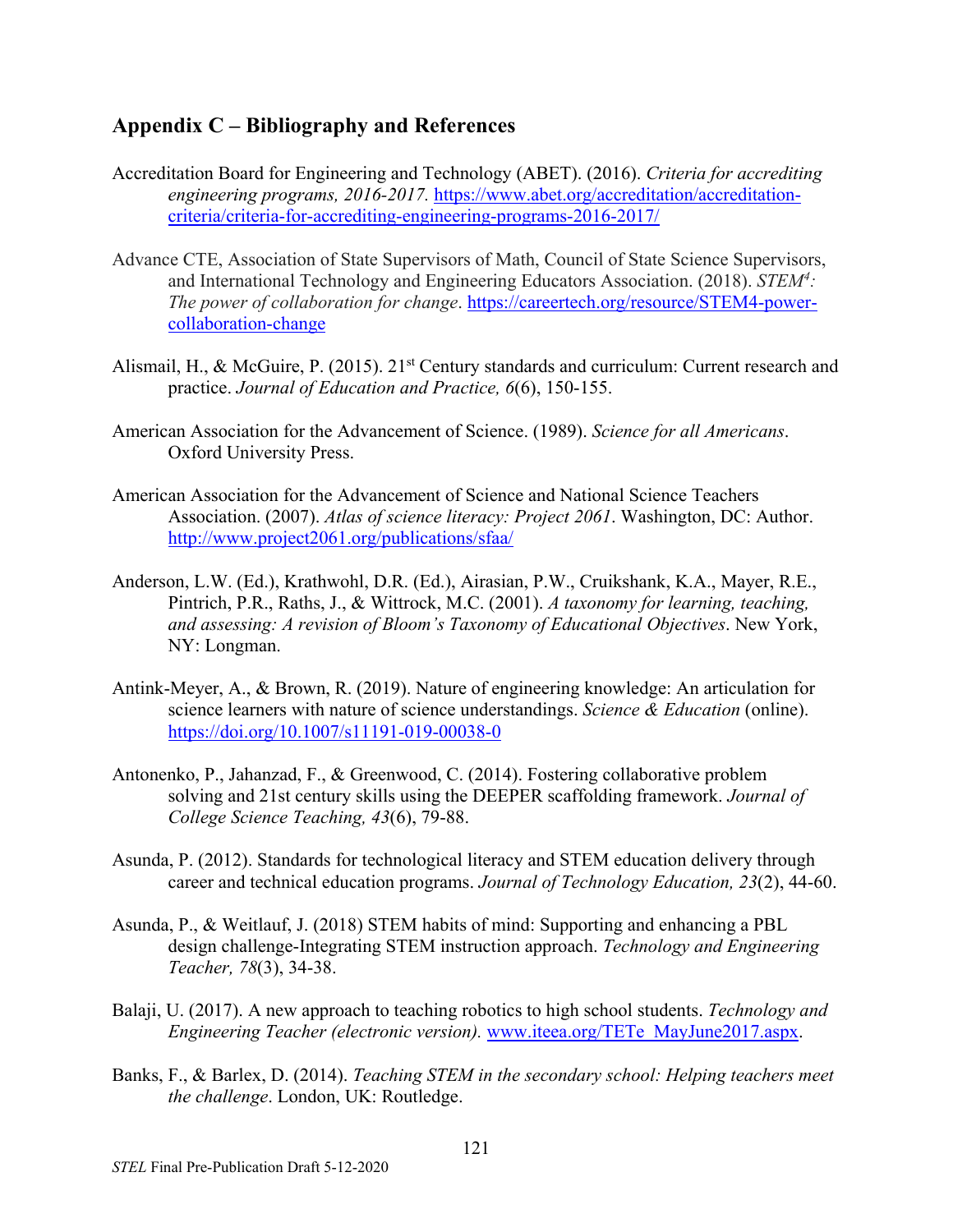- Barton, P. (2010). National education standards: To be or not to be? *Educational Leadership*, *67*(7), 22-29.
- Benjamin, S., & Schwartz, W. (1994). When less is more: A devil's advocate position on standards. *English Journal 94*(7).
- Bitter, G., & Thomas, L. (1997). National educational technology standards: Developing new learning environments for today's classrooms. *NASSP Bulletin*, *81*(592), 52.
- Bixler, B. (2011). The ABCDs of writing instructional objectives.<https://creativecommons.org/>
- Buckler, C., Koperski, K., & Loveland, T. (2018). Is computer science compatible with technological literacy? *Technology and Engineering Teacher, 77*(4), 15-20.
- Buelin, J., Daugherty, M., Hoepfl, M., Holter, C., Kelley, T., Loveland, T., Moye, J., & Sumner, A. (2019). *ITEEA standards for technological literacy revision project: Background, rationale, and structure.* Reston, VA: International Technology and Engineering Educators Association.<https://www.iteea.org/File.aspx?id=151454&v=e868d0d8>
- Bush, S., & Cook, K. (2019). *Step into STEAM: Your standards-based action plan for deepening mathematics and science learning, Grades 5-8*. Thousand Oaks, CA: Corwin & Reston, VA: National Council of Teachers of Mathematics.
- Bybee, R. (2010). Advancing STEM education: A 2020 vision. *Technology and Engineering Teacher, 70*(1), 30-35.
- Carr, R., Bennett, L., & Strobel, J. (2012). Engineering in the K-12 STEM standards of the 50 U.S. states: An analysis of presence and extent. *Journal of Engineering Education, 101*(3), 539-564.
- Cencelj, Z., Abersek, M., Bersek, B., & Flogie, A. (2019). Role and meaning of functional science, technological and engineering literacy in problem-based learning. *Journal of Baltic Science Education, 18*(1), 132-146.<https://doi.org/10.33225/jbse/19.18.132>
- Change the Equation (CTEq). (2016). *Vital signs: Reports on the condition of STEM learning in the U.S.* Retrieved January 16, 2017, from [https://www.ecs.org/wp](https://www.ecs.org/wp-content/uploads/TEL-%20Report_0.pdf)[content/uploads/TEL-](https://www.ecs.org/wp-content/uploads/TEL-%20Report_0.pdf) Report\_0.pdf
- Common Core State Standards Initiative. (2019). *Standards for mathematical practice.* [http://www.corestandards.org/Math/Practice/.](http://www.corestandards.org/Math/Practice/)
- Computing at School. (2015). *Computational thinking: A guide for teachers*. London, UK: Author.
- Cook, K., & Bush, S. (2018). Design thinking in integrated STEAM learning: Surveying the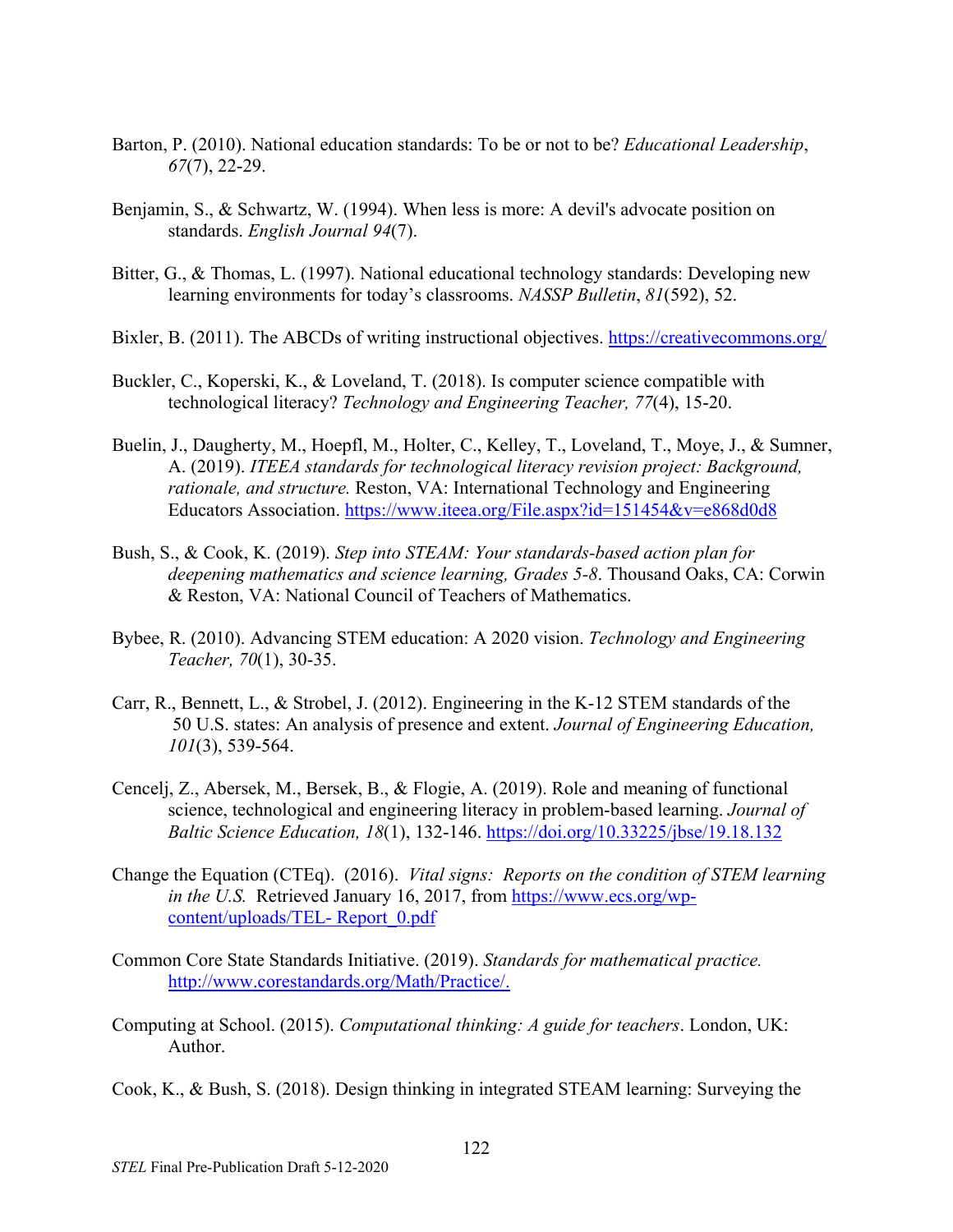landscape and exploring exemplars in elementary grades. *School Science and Mathematics, 118*(3-4), 93-103. doi:10.1111/ssm.12268

- Cummins, P., Yamashita, T., Millar, R., & Sahoo, S. (2019). Problem-solving skills of the U.S. workforce and preparedness for job automation. *Adult Learning, 30*(3), 111-120.
- Darche, S., & Stam, B. (2012). College and career readiness: What do we mean? *Techniques, 87*(3), 20-25.
- Daugherty, M. (2009). The T and E in STEM education. *The Overlooked STEM Imperatives: Technology and Engineering, International Technology Education Association* (pp. 18- 25). Reston, VA: ITEEA.
- Denson, C., Buelin, J., Lammi, M., & D'Amico, S. (2015). Developing instrumentation for assessing creativity in engineering design. *Journal of Technology Education*, *27*(1), 23-40.
- Di Paolantonio, M. (2016). The cruel optimism of education and education's implication with "passing-on." *Journal of Philosophy of Education*, *50*(2), 147–159.
- Dugger, W. (2000). How to communicate to others about the standards. *The Technology Teacher, 60*(3), 9-12.
- Dugger, W. (2016). The Legacy Project. *The Technology and Engineering Teacher, 76*(2), 36- 39.
- Dugger, W., & Moye, J. (2018). Standards for technological literacy: Past, present, and future. *Technology and Engineering Teacher,* 77(7), 8-12.
- EDDirect. (2015). *Ethics in education*. Retrieved October 11, 2019, from <http://www.eddirect.com/resources/education/ethics-in-education>
- Erbil, L., & Dogan, F. (2012). Collaboration within student design teams participating in architectural design competitions. *Design and Technology Education*, *17*(3), 70-77.
- Ernst, J., & Clark, A. (2007). Scientific and technical visualization in technology education. *The Technology Teacher, 66*(8), 16-20.
- Ernst, J., & Moye, J. (2013). Social adjustment of at-risk technology education students. *Journal of Technology Education, 24*(2). pp. 2-13.
- Estapa, A., Hutchinson, A., & Nadolny, L. (2018). Recommendations to support computational thinking in the elementary classroom. *Technology and Engineering Teacher, 77*(4), 25- 29.

Fleming, R. (1989). Literacy for a technological age. *Science Education, 73*(4), 391-404.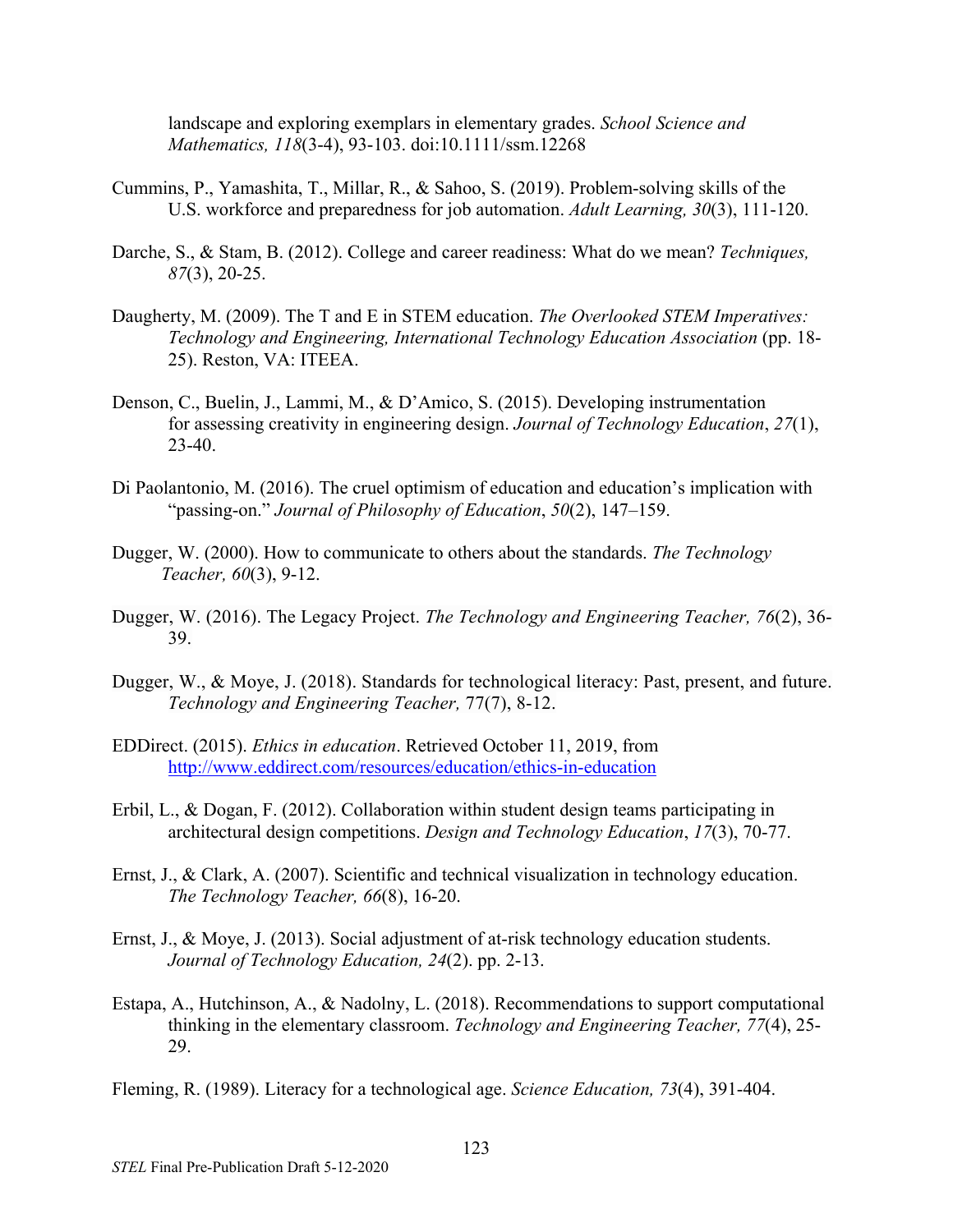- Foster, P. (2005). Technology in the standards of other school subjects. *The Technology Teacher, 65(*3), 17-21.
- Fourez, G. (1997). Scientific and technological literacy as a social practice. *Social Studies of Science, 27*, 903-936.
- France, B. (2015). Technological literacy: A realisable goal or a chimera? *ACE Papers*, Issue 5: Issues in Educational Professional Development, Paper 3. Auckland, New Zealand: University of Auckland. <https://researchspace.auckland.ac.nz/handle/2292/25056>
- Friedman, T. (2005). *The world is flat: A brief history of the twenty-first century*. New York, NY: Farrar, Straus and McKinsey.
- Gagel, C. (1997). Literacy and technology: Reflections and insights for technological literacy. *Journal of Industrial Teacher Education, 34*(3), 6-34.
- Gandal, M. (1995). Why we need academic standards. *Educational Leadership, 53*(1), 84-86. [http://www.ascd.org/publications/educational-leadership/sept95/vol53/num01/-Why-We-](http://www.ascd.org/publications/educational-leadership/sept95/vol53/num01/-Why-We-Need-Academic-Standards.aspx)[Need-Academic-Standards.aspx](http://www.ascd.org/publications/educational-leadership/sept95/vol53/num01/-Why-We-Need-Academic-Standards.aspx)
- Grubbs, M., Strimel, G., & Huffman, T. (2018). Engineering education: A clear content base for standards. *Technology and Engineering Teacher, 77*(7), 32-38.
- Haag, S., & Megowan, C. (2015). Next Generation Science Standards: A national mixedmethods study on teacher readiness. *School Science and Mathematics, 115*(8), 416-426.
- Hacker, M. (2018). Integrating computational thinking into technology and engineering education. *Technology and Engineering Teacher, 77*(4), 8-14.
- Hacker, M., Crismond, D., Hecht, D., & Lomask, M. (2017). Engineering for all: A middle school program to introduce students to engineering as a potential social good. *Technology and Engineering Teacher, 77*(3), 8-14.
- Hailey, C., Erekson, T., Becker, K., & Thomas, T. (2005). National center for engineering and technology education. *The Technology Teacher, 64*(5), 23-26.
- Hall, G. (2011). Curriculum, instruction, and assessment for creativity and design. In S. Warner and P. Gemmill (Eds.), *Creativity and design in technology & engineering education* (pp. 262-289). Reston, VA: Council on Technology Teacher Education.
- Henriksen, D., Henderson, M., Creely, E., Ceretkova, S., Cernochova, M., Sendova, E., Sointu, E., & Tienken, C. (2018). Creativity and technology in education: An international perspective. *Technology, Knowledge and Learning, 23*, (409-424). <https://doi.org/10.1007/s10758-018-9380-1>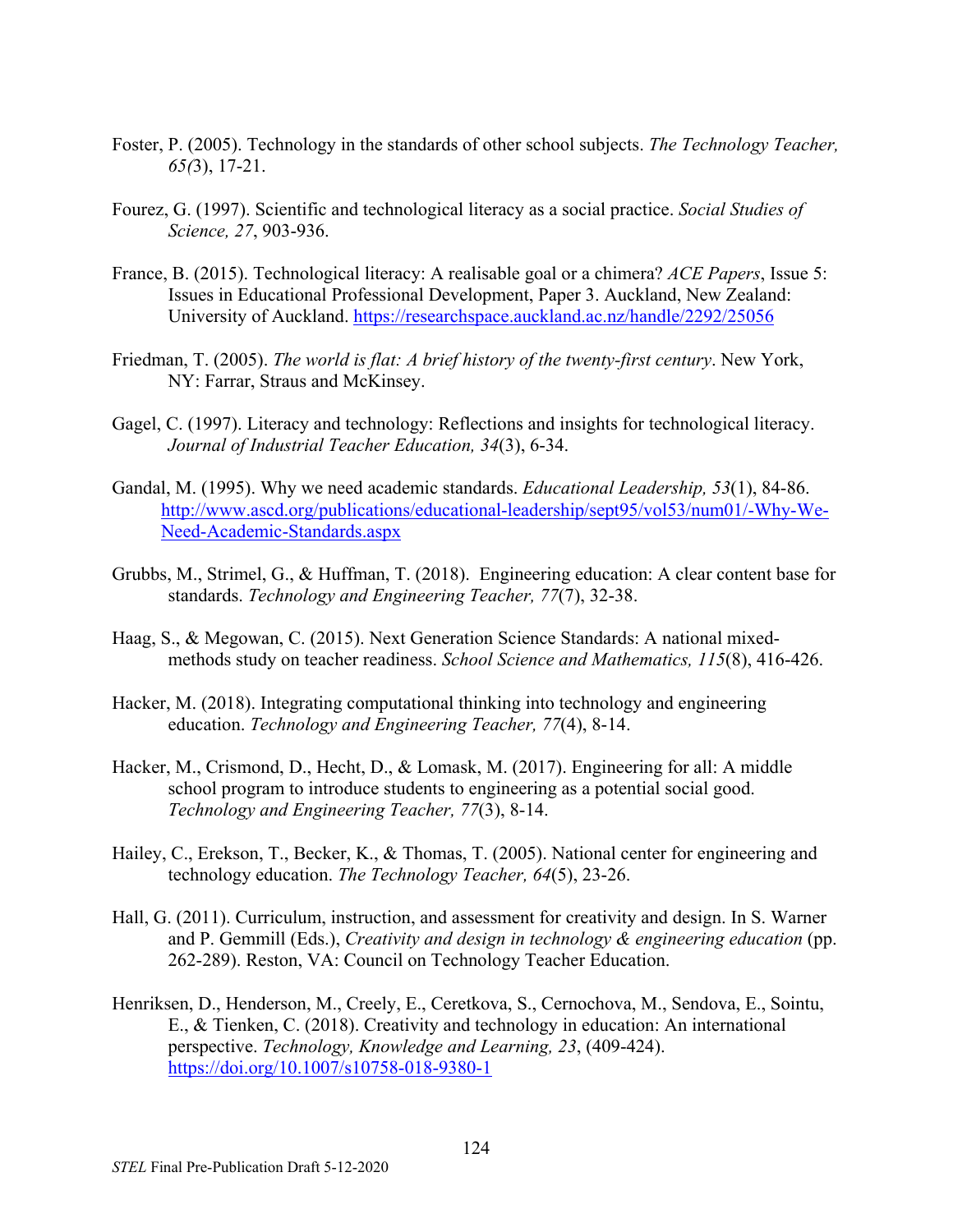- Heroman, C. (2017). *Making and tinkering with STEM: Solving design challenges with young children*. Washington, DC: National Association for the Education of Young Children.
- Heywood, J. (2017). Why technological literacy and for whom? In Heywood et al. (2017). *Philosophical and educational perspectives on engineering and technological literacy, IV*  (pp. 2-9)*.* Iowa State University. [https://lib.dr.iastate.edu/ece\\_books/4/](https://lib.dr.iastate.edu/ece_books/4/)
- Hoepfl, M. (2003). Concept learning in technology education. In K.R. Helgeson and A.E. Schwaller (Eds.), *Selecting instructional strategies for technology education* (pp. 47-64). CTETE 52nd Yearbook. New York, NY: Glencoe McGraw-Hill.
- Hoepfl, M. (2016). Research on teaching and learning in technology and engineering education and related subjects. In M. Hoepfl (Ed.), *Exemplary teaching practices in technology and*  engineering education. CTETE 61<sup>st</sup> Yearbook. Reston, VA: Council on Technology and Engineering Teacher Education.
- Ingerman, A., & Collier-Reed, B. (2011). Technological literacy reconsidered: A model for enactment. *International Journal of Technology and Design Education, 21*, 137-148. doi: 10.1007/s10798-009-9108-6
- Institute of Education Sciences/National Center for Education Statistics. (2019). *Technology and engineering literacy.* Retrieved May 8, 2019, from <https://nces.ed.gov/nationsreportcard/tel/>
- International Society for Technology in Education. (2014). *ISTE standards*. Retrieved October 24, 2018, from<https://www.iste.org/standards>
- International Technology Education Association. (1996). *Technology for all Americans: A rationale and structure for the study of technology.* Reston, VA: Author.
- International Technology Education Association (ITEA/ITEEA). (2000/2002/2007). *Standards for technological literacy: Content for the study of technology. Reston, VA: Author.*
- International Technology Education Association. (2003). *Advancing excellence in technological literacy: Student assessment, professional development, and program standards. Reston,* VA: Author.
- Iversen, E. (2015). *K-12 learning by engineering design.* Start Engineering. [http://start](http://start-engineering.com/start-engineering-now/2015/11/3/k-12-learning-by-engineering-design)[engineering.com/start-engineering-now/2015/11/3/k-12-learning-by-engineering-design](http://start-engineering.com/start-engineering-now/2015/11/3/k-12-learning-by-engineering-design)
- Jackson, A., Mentzer, N., & Kramer-Bottiglio, R. (2020). Soft robotics as emerging technologies: Preparing students for future work through soft robot design experiences. *Technology and Engineering Teacher, 79*(6), 8-14.
- Kelley, T. (2010). Optimization, an important stage of engineering design. *The Technology Teacher, 69*(5). 18-23.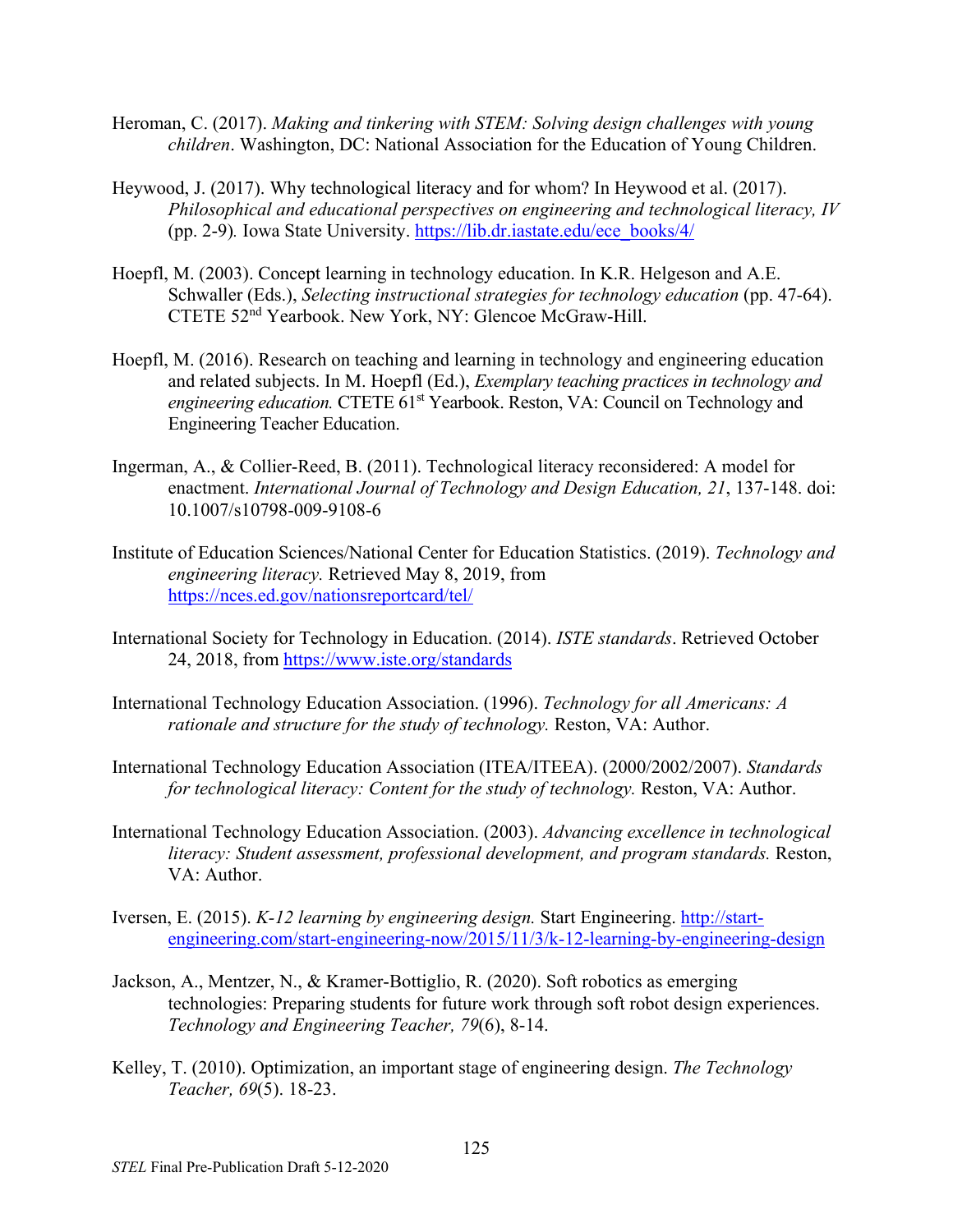- Kelley, T. (2015). *Annual NSF report for science learning through engineering design*. Unpublished manuscript, Purdue University, West Lafayette, IN.
- Kelley, T., & Knowles, J. (2016). A conceptual framework for integrated STEM education. *International Journal of STEM Education, 3*(11). doi 10.1186/s40594-016- 0046-z
- Koehler, C., Faraclas, E., Giblin, D., Moss, D., & Kazerounian, K. (2013). The Nexus between science literacy & technical literacy: A state-by-state analysis of engineering content in state science standards. *Journal of STEM Education, 14*(3), 5–12.
- Krathwohl, D. R., Bloom, B. S., and Masia, B. B. (1964). *Taxonomy of educational objectives, Book II. Affective domain.* New York, NY. David McKay Company, Inc.
- Krupczak, J., Pearson, G., & Ollis, D. (2006, June). *Assessing technological literacy in the United States.* Paper presented at 2006 Annual Conference & Exposition, Chicago, Illinois.<https://peer.asee.org/396>
- Krupczak, J., Blake, J., Disney, K, Hilgarth, C., Libros, R., Mina, M., & Walk, S. (2016). Defining engineering and technological literacy. In *Philosophical and educational perspectives on engineering and technological literacy, III* (pp. 8-14)*.* Iowa State University. [https://lib.dr.iastate.edu/ece\\_books/3/](https://lib.dr.iastate.edu/ece_books/3/)
- Land, R. (2012). Engineering technologists are engineers. *Journal of Engineering Technology*. *1*(5), 32-39.
- Lederman, N., Lederman, J., & Antink, A. (2013). Nature of science and scientific inquiry as contexts for the learning of science and achievement of scientific literacy. *International Journal of Education in Mathematics, Science and Technology*, *1*(3), 138–147.
- Levin, H. (2015). The importance of adaptability for the 21st century. *Society, 52*(2), 136-141.
- Loepp, F. (2004). Standards: Mathematics and science compared to technological literacy. *The Journal of Technology Studies, 30*(1/2), 2-10.
- Loewus, L. (2016, February 23). *Eight things to know about the Next Generation Science Standards* [Education Week blog post]. http://blogs.edweek.org/edweek/curriculum/2016/02/next\_generation\_science\_standards [8\\_things\\_to\\_know.html](http://blogs.edweek.org/edweek/curriculum/2016/02/next_generation_science_standards_8_things_to_know.html)
- Love, T. (2017). Perceptions of teaching safer engineering practices: Comparing the influence of professional development delivered by technology and engineering, and science educators. *Science Educator, 26*(1), 1-11.
- Love, T., & Wells, J. (2018). Examining correlations between the preparation experiences of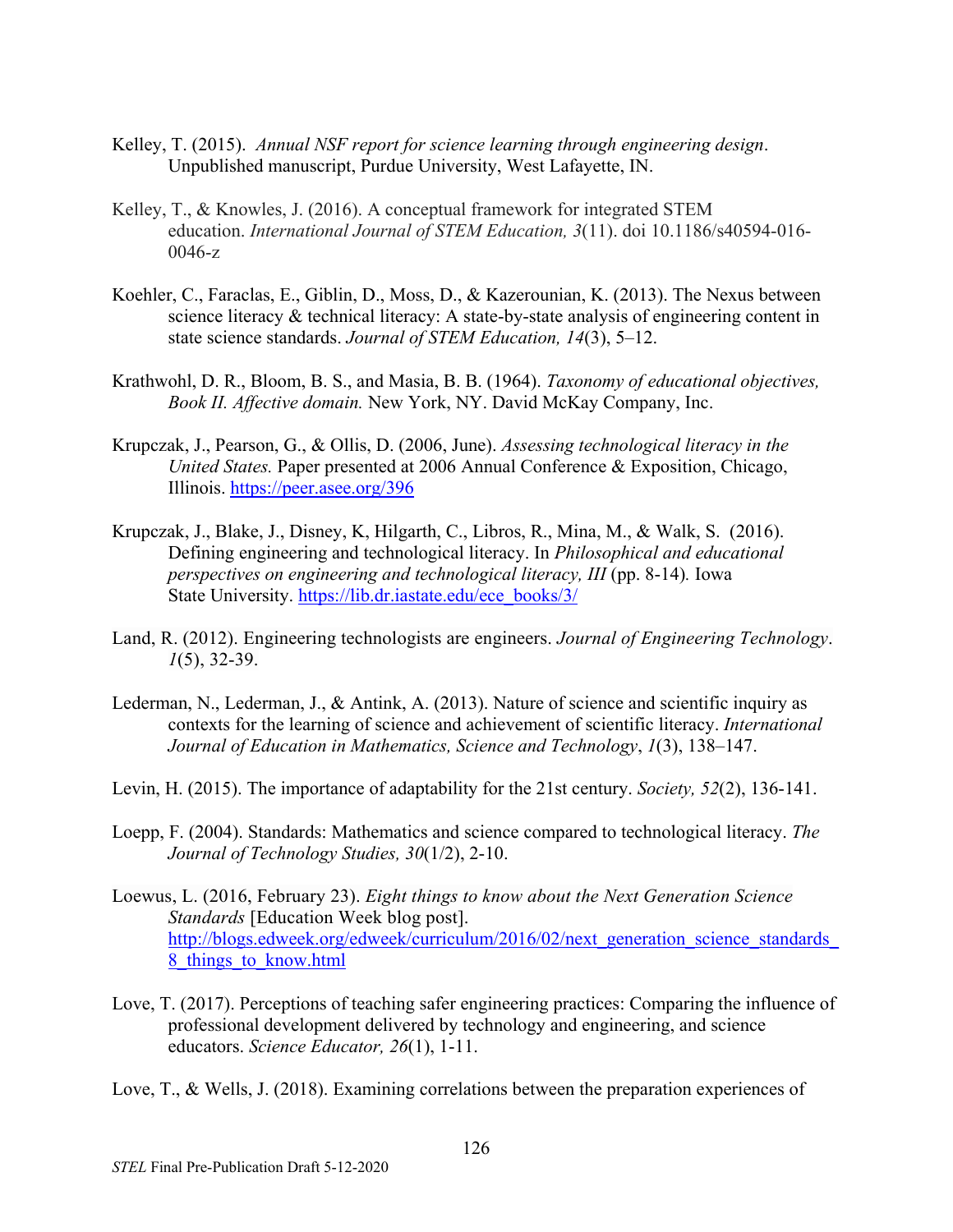U.S. technology and engineering educators and their teaching of science content and practices. *International Journal of Technology and Design Education. 28*(2), 395-416.

- Loveland, T. (2017). Teaching personal skills in technology and engineering: Is it our job? *Technology and Engineering Teacher, 76*(7), 15-19.
- Loveland, T. (2019). Standards for technological literacy revision survey: Preliminary results. *Technology and Engineering Teacher (electronic version), 78*(8). <https://www.iteea.org/TETMayJune19STL.aspx>
- Loveland, T., & Love, T. (2017). Technological literacy: The proper focus to educate all students. *The Technology and Engineering Teacher, 76*(4), 13-17.
- Lucas, B., & Hanson, J. (2016). Thinking like an engineer: Using engineering habits of mind and signature pedagogies to redesign engineering education. *International Journal of Engineering Pedagogy*, *6*(2), 4-14.
- Marshall, B. (2011). English in the national curriculum: A simple redraft or a major rewrite? *The Curriculum Journal, 22*(2), 187-199.
- Massel, D. (1994). Three challenges for national content standards. *Education & Urban Society*, *26*(2), 185.
- McGuinn, P. (2015). Complicated politics to the core. *Phi Delta Kappan*, *97*(1), 14–19.
- Mitchell, T. (2017). *Examining the relationship between technology & engineering instruction and technology & engineering literacy in K-8 education* [Doctoral dissertation, Duquesne University].<https://dsc.duq.edu/etd/179>
- Moye, J., Dugger, W., & Starkweather, K. (2016). Learning better by doing study: Third-year results. *Technology and Engineering Teacher, 76*(1), 18-25.
- Moye, J., Dugger, W., & Starkweather, K. (2017). Learn better by doing study: Fourth-year results. *Technology and Engineering Teacher*, *77*(3), 32-38.
- Moye, J., Dugger, W., & Starkweather, K. (2018). *Learn better by doing*. Reston, VA: ITEEA. https://www.iteea.org/Activities/2142/Learning Better by Doing Project.aspx
- National Academies of Sciences, Engineering, and Medicine. (2016). *Science literacy: Concepts, contexts, and consequences.* Washington, DC: The National Academies Press. doi:10.17226/23595
- National Academies of Sciences, Engineering, and Medicine. (2017). *Communicating science effectively: A research agenda*. Washington, DC: The National Academies Press. doi: 10.17226/23674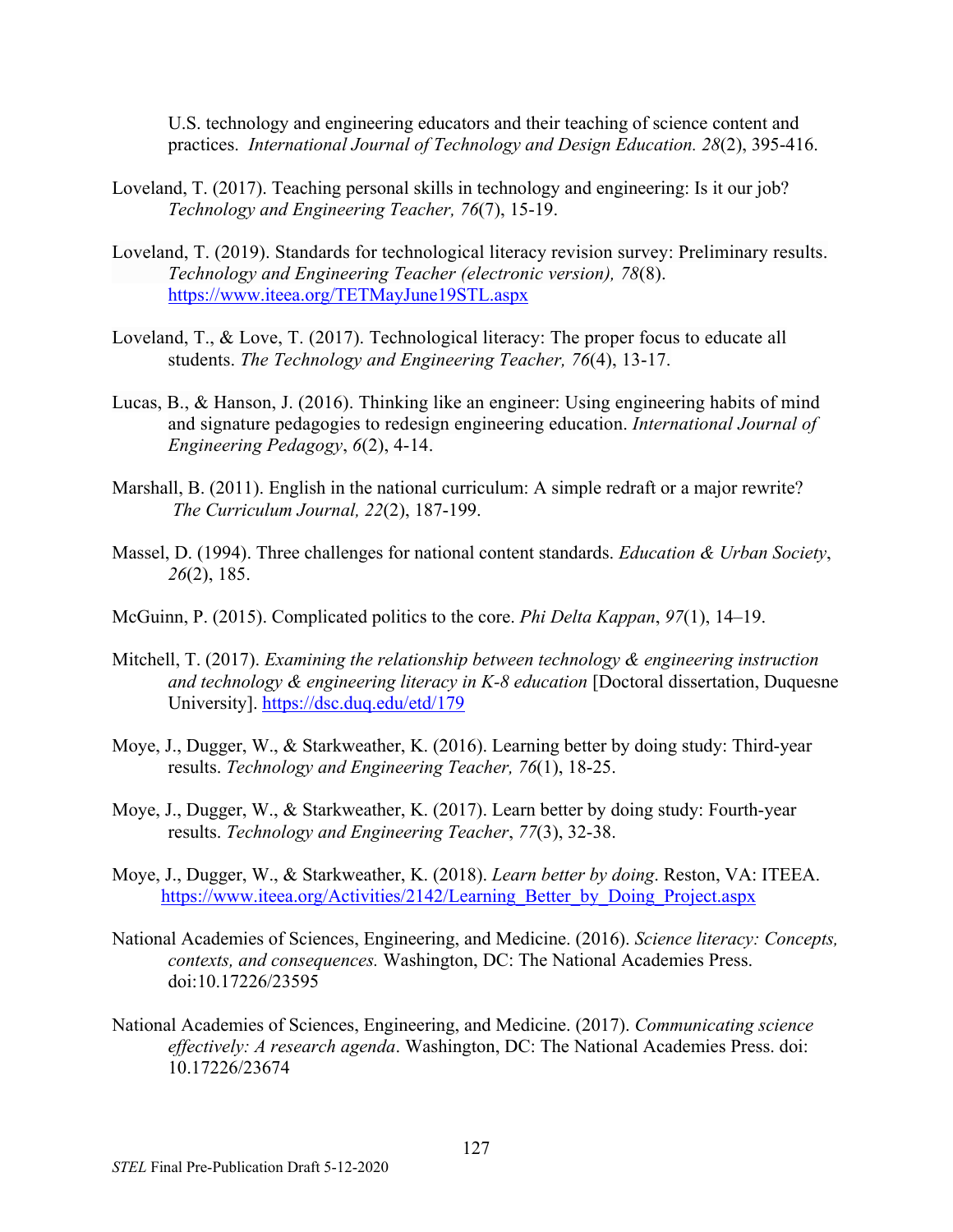- National Academies of Sciences, Engineering, and Medicine. (2018). *How people learn II: Learners, contexts, and cultures*. Washington, DC: The National Academies Press. doi: [https://doi.org/10.17226/24783.](https://doi.org/10.17226/24783)
- National Academies of Sciences, Engineering, and Medicine. (2019). *Science and engineering for grades 6-12: Investigation and design at the center*. Washington, DC: The National Academies Press. doi: [https://doi.org/10.17226/25216.](https://doi.org/10.17226/25216)
- National Academy of Engineering [NAE]. (2010). *Standards for K-12 engineering education?*  Washington, DC: The National Academies Press.
- National Academy of Engineering. (2019a). *NAE grand challenges for engineering.* Retrieved May 28, 2019, from<http://www.engineeringchallenges.org/>
- National Academy of Engineering. (2019b). *Engineering habits of mind*. <https://www.linkengineering.org/Explore/what-is-engineering/5808.aspx>
- National Academy of Engineering. (2009). *The status and nature of K-12 engineering in the United States*. [https://www.nae.edu/16161/The-Status-and-Nature-o](https://www.nae.edu/16161/The-Status-and-Nature-)f-K12-Engineering-Education-in-the-United-States.
- National Academy of Engineering and National Research Council. (2002). *Engineering in K-12 education: Understanding the status and improving the prospects.* Washington, DC: The National Academies Press.
- National Academy of Engineering and National Research Council. (2009). *Technically speaking: Why all Americans need to know about technology.* Washington, DC: The National Academies Press.
- National Academy of Sciences. (1996). *National science education standards.* Washington, DC: The National Academies Press.
- National Academy of Sciences. (2009). *Engineering in K-12 education: Understanding the status and improving the prospects – Executive summary.* Washington, DC: The National Academies Press. [https://www.nsf.gov/attachments/117803/public/1b--Eng\\_in\\_K-](https://www.nsf.gov/attachments/117803/public/1b--Eng_in_K-12_Ed.pdf)[12\\_Ed.pdf](https://www.nsf.gov/attachments/117803/public/1b--Eng_in_K-12_Ed.pdf)
- National Academy of Sciences. (2018). *National science education standards: An overview.*  Washington, DC: The National Academies Press. <https://www.nap.edu/read/4962/chapter/2>
- National Center for Education Statistics. (2014). *National assessment of educational progress: Technology and engineering literacy (NAEP-TEL)*. Washington, DC: U.S. Department of Education.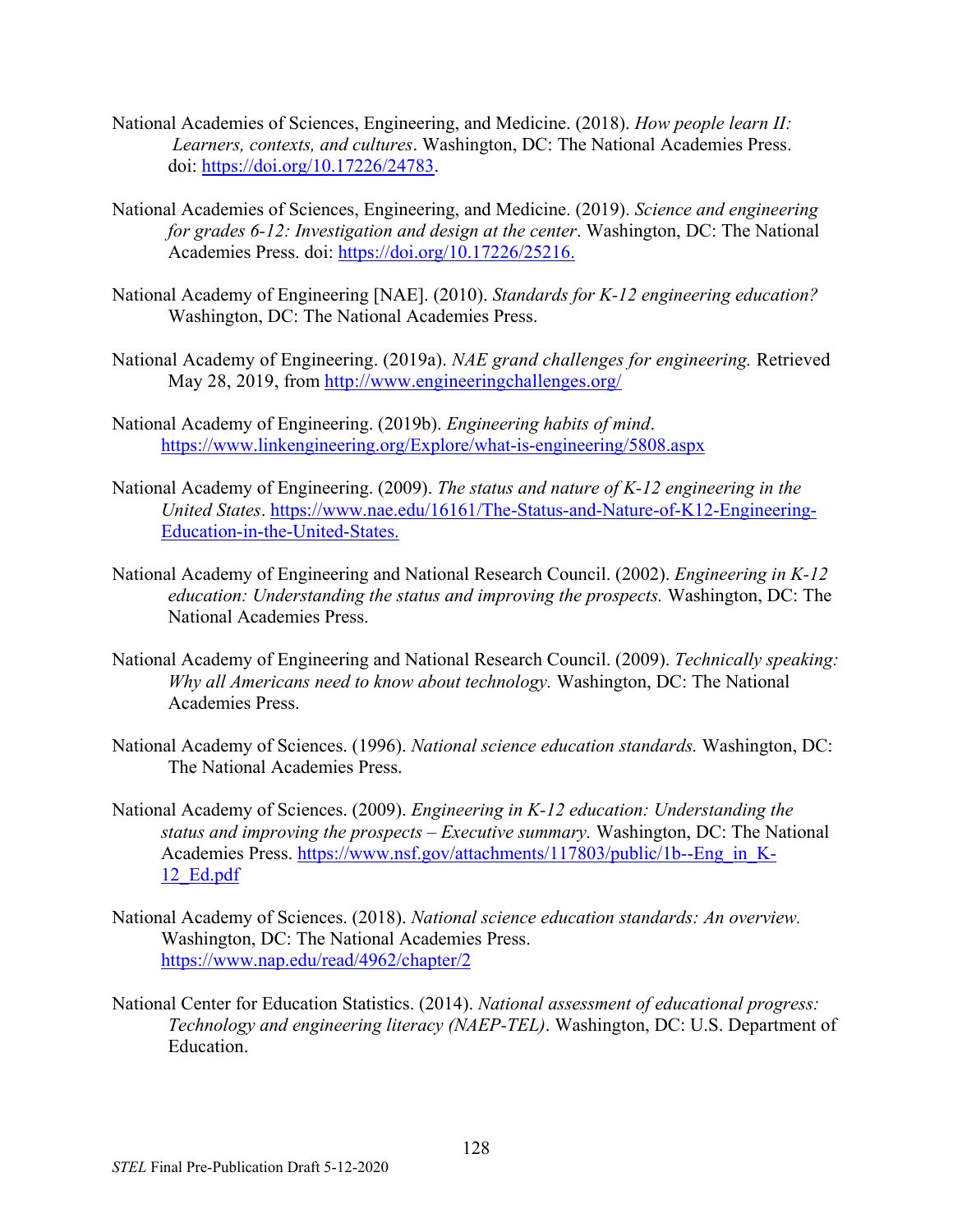- National Council of Teachers of Mathematics. (2000). *Principles and standards for school mathematics*. Reston, VA: National Council of Teachers of Mathematics.
- *National curriculum in England: Design and technology programmes of study.* (2013). UK Department of Education. Retrieved August 1, 2019, from [https://www.gov.uk/government/publications/national-curriculum-in-england-design-and](https://www.gov.uk/government/publications/national-curriculum-in-england-design-and-technology-programmes-of-study)[technology-programmes-of-study](https://www.gov.uk/government/publications/national-curriculum-in-england-design-and-technology-programmes-of-study)
- National Education Association. (2019). *An educator's guide to the "four Cs": Preparing 21st century students for a global society.* <http://www.nea.org/tools/52217.htm>
- National Governors Association. (2007). *Innovation America: Building a science, technology, engineering, and math agenda.* Washington, DC: Author.
- National Governors Association Center for Best Practices and Council of Chief State School Officers. (2010). *Common core state standards*. Washington DC: Authors.
- National Research Council. (1996). *National science education standards*. Washington, DC: The National Academies Press.<https://doi.org/10.17226/4962>
- National Research Council. (2002). *Investigating the influence of standards: A framework for research in mathematics, science, and technology education*. Washington, DC: The National Academies Press.
- National Research Council. (2010). *Standards for K-12 engineering education?* Washington, DC: The National Academies Press. [https://doi.org/10.17226/12990.](https://doi.org/10.17226/12990)
- National Research Council. (2012). *A framework for K-12 science education: Practices, crosscutting concepts, and core ideas.* Washington, DC: The National Academies Press.
- National Science Teachers Association (2016). *NSTA position statement: The Next Generation Science Standards*.<https://www.nsta.org/about/positions/ngss.aspx>
- NGSS Lead States. (2013a). *How to read the Next Generation Science Standards.* [https://www.nsf.gov/attachments/117803/public/1b--Eng\\_in\\_K-12\\_Ed.pdf](https://www.nsf.gov/attachments/117803/public/1b--Eng_in_K-12_Ed.pdf)
- NGSS Lead States. (2013b). *Next generation science standards: For states, by states.*  Washington, DC: The National Academies Press. [https://www.nextgenscience.org/.](https://www.nextgenscience.org/)
- NGSS Lead States. (2013c). *The next generation science standards: Appendix I – Engineering design in the NGSS*. Washington, DC: The National Academies Press.
- NGSS Lead States. (2019). *Three-dimensional learning.* [https://www.nextgenscience.org/three](https://www.nextgenscience.org/three-dimensions)[dimensions](https://www.nextgenscience.org/three-dimensions)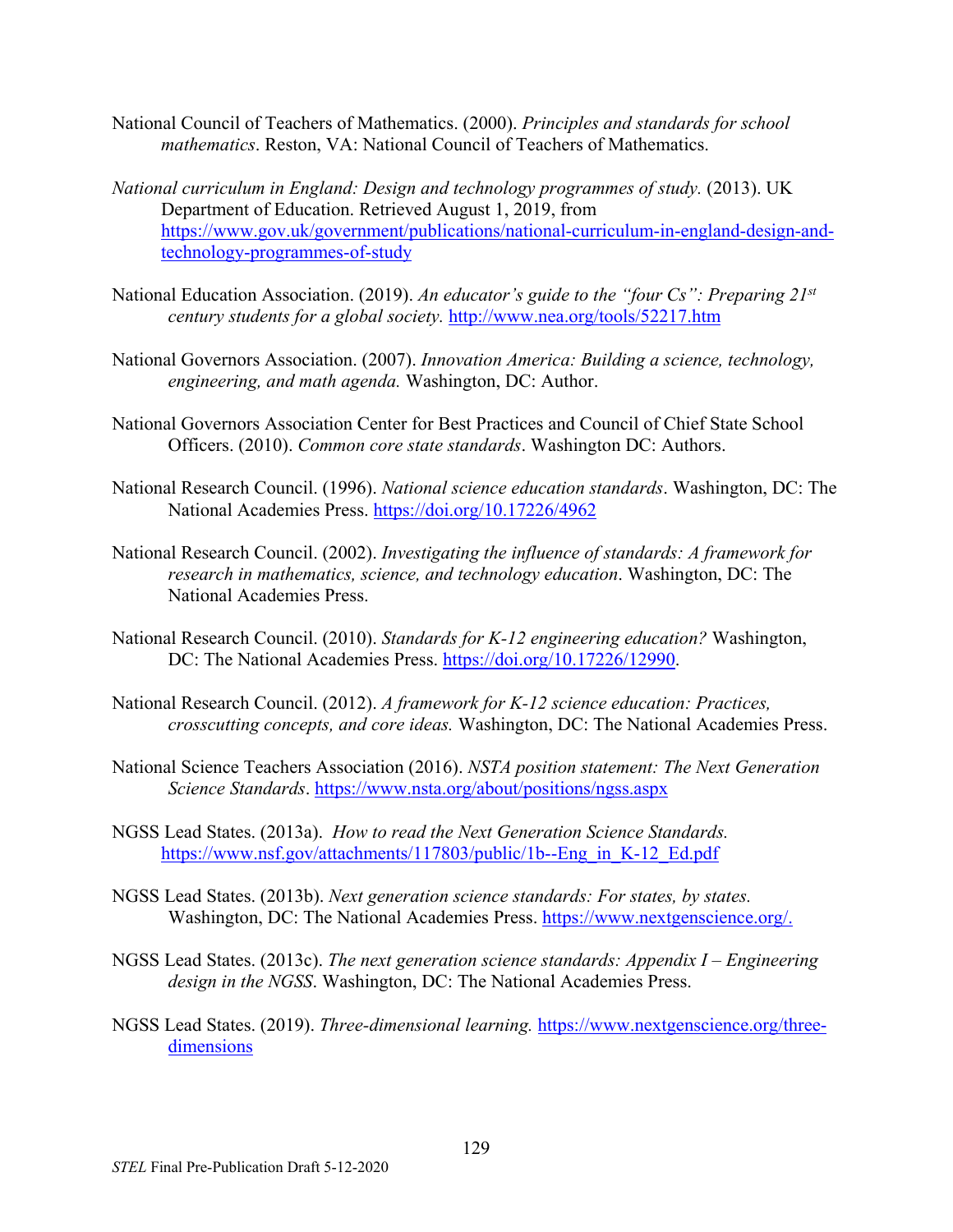- Nia, M., & de Vries, M. (2016). "Standards" on the bench: Do standards for technological literacy render and equate image of technology? *Journal of Technology and Science Education, 6*(1), 5–18.
- Nordstrom, K., & Korpelainen, P. (2011). Creativity and inspiration for problem solving in engineering education. *Teaching in Higher Education, 16(*4), 439-450.
- O'Neil, J. (1995). On using the standards: A conversation with Ramsay Selden. *Educational Leadership*, *52*(6), 12.
- Pardamean, B. (2012). Measuring change in critical thinking skills of dental students educated in PBL curriculum. *Journal of Dental Education. 76*(4), 443-453.
- Partnership for 21st Century Learning. (2019). *Framework and resources*. Retrieved July 28, 2019, from [http://www.battelleforkids.org/networks/p21/frameworks-resources.](http://www.battelleforkids.org/networks/p21/frameworks-resources)
- Phi Delta Kappa International. (2017). *Academic achievement isn't the only mission.* 49th PDK/Gallup Poll of the Public's Attitudes Toward the Public Schools. http://pdkpoll.org/assets/downloads/PDKnational\_poll\_2017.pdf
- Popham, W. (2006). Content standards: The unindicted co-conspirator. *Educational Leadership*, *64*(1), 87-88.
- Prier, D., Mann, M., Oluseyi, H., & Hite, R. (2018, November) Life skills students in the STEM classroom: Robotics as effective project-based learning. *Technology and Engineering Teacher (electronic version).* <https://www.iteea.org/File.aspx?id=141655&v=57634d55>
- Pursuit of Happiness, Inc. (2018). *Mindfulness and positive thinking*. [https://www.pursuit-of](https://www.pursuit-of-happiness.org/science-of-happiness/positive-thinking/)[happiness.org/science-of-happiness/positive-thinking/#](https://www.pursuit-of-happiness.org/science-of-happiness/positive-thinking/)
- Reed, P. (2017) Technology education standards in the United States: History and rationale. In M. de Vries (Ed.) *Handbook of Technology Education* (pp. 235-250). Springer International Handbooks of Education.
- Reed, P. (2018). Reflections on STEM, standards, and disciplinary focus. *Technology and Engineering Teacher, 77*(7), 16-20.
- Reeves, D. (2000). Standards are not enough: Essential transformations for school success. *NASSP Bulletin*, *84*(620), 5.
- Reimers, J., Farmer, C., & Klein-Gardner, S. (2015). An introduction to the standards for preparation and professional development for teachers of engineering. *Journal of Pre-College Engineering Education Research, 5*(1), 40-60.
- Royal Academy of Engineering. (2014). *Thinking like an engineer: Implications for the education system*. Winchester, UK: Centre for Real-World Learning.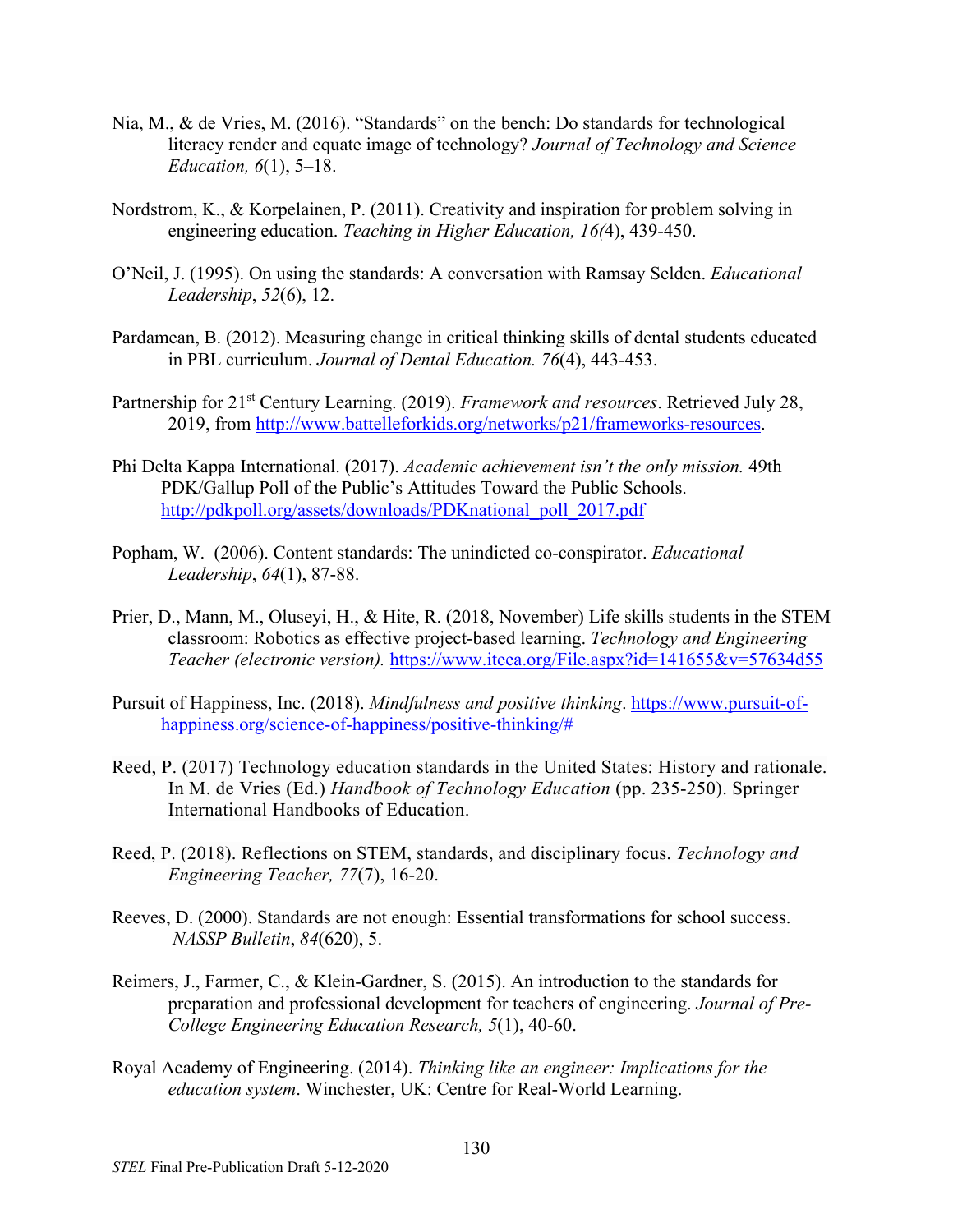[https://www.raeng.org.uk/publications/reports/thinking-like-an-engineer-implications](https://www.raeng.org.uk/publications/reports/thinking-like-an-engineer-implications-full-report)[full-report](https://www.raeng.org.uk/publications/reports/thinking-like-an-engineer-implications-full-report)

- Saavedra, A., & Opfer, V. (2012). Learning 21st-century skills requires 21st-century teaching. *Phi Delta Kappan, 94*(2), 8-13.
- Sanders, M. (2009). Integrative STEM: Primer. *The Technology Teacher, 68*(4), 20–26.
- Snyder, J., & Hales, J. (1981). *Jackson's Mill industrial arts curriculum theory*. Charleston, WV: West Virginia Department of Education.
- Stohlmann, M., Moore, T. J., & Roehrig, G. H. (2012). Considerations for teaching integrated STEM education. *Journal of Pre-College Engineering Education Research (J-PEER)*, *2*(1), Article 4.<https://doi.org/10.5703/1288284314653>
- Strimel, G., Grubbs, M., & Wells, J. (2017). Engineering education: A clear decision. *Technology and Engineering Teacher, 76*(4), 18-24.
- Suhor, C. (1994). National standards in English: What are they? Where does NCTE stand? *English Journal*, *83*(7), 25.
- Sung, W. (2018). Fostering computational thinking in technology and engineering education: An unplugged hands-on engineering design approach. *Technology and Engineering Teacher, 78*(5), 8-13.
- Tang, K., & Williams, P. (2019). STEM literacy or literacies? Examining the empirical basis of these constructs. *Review of Education, 7*(3), 675-697.<https://doi.org/10.1002/rev3.3162>
- Technology Student Association (TSA). (n.d.) *High school competitions.* <https://tsaweb.org/competitions-programs/tsa/high-school-competitions>
- Temes, G. (2019) Thoughts on engineering creativity [Point of view]. *Proceedings of the IEEE,* (7), 1223.
- Todd, R. (1991). The natures and challenges of technological literacy. In M. Dyrenfurth and M. Kozak (Eds.), *Technological literacy, 40th yearbook of the Council for Technology Teacher Education* (pp. 10-27). Peoria, IL: Glencoe.
- Tsupros, N., Kohler, R., & Hallinen, J. (2009). *STEM education in southwestern Pennsylvania: Report of a project to identify the missing components. Pittsburgh, PA: Carnegie Mellon* University and Intermediate Unit 1 Center for STEM Education. <https://www.cmu.edu/gelfand/documents/stem-survey-report-cmu-iu1.pdf>
- Ujifusa, A. (2014). As states drop common core, replacement hurdles loom. *Education Week*, *33*(36), 27.